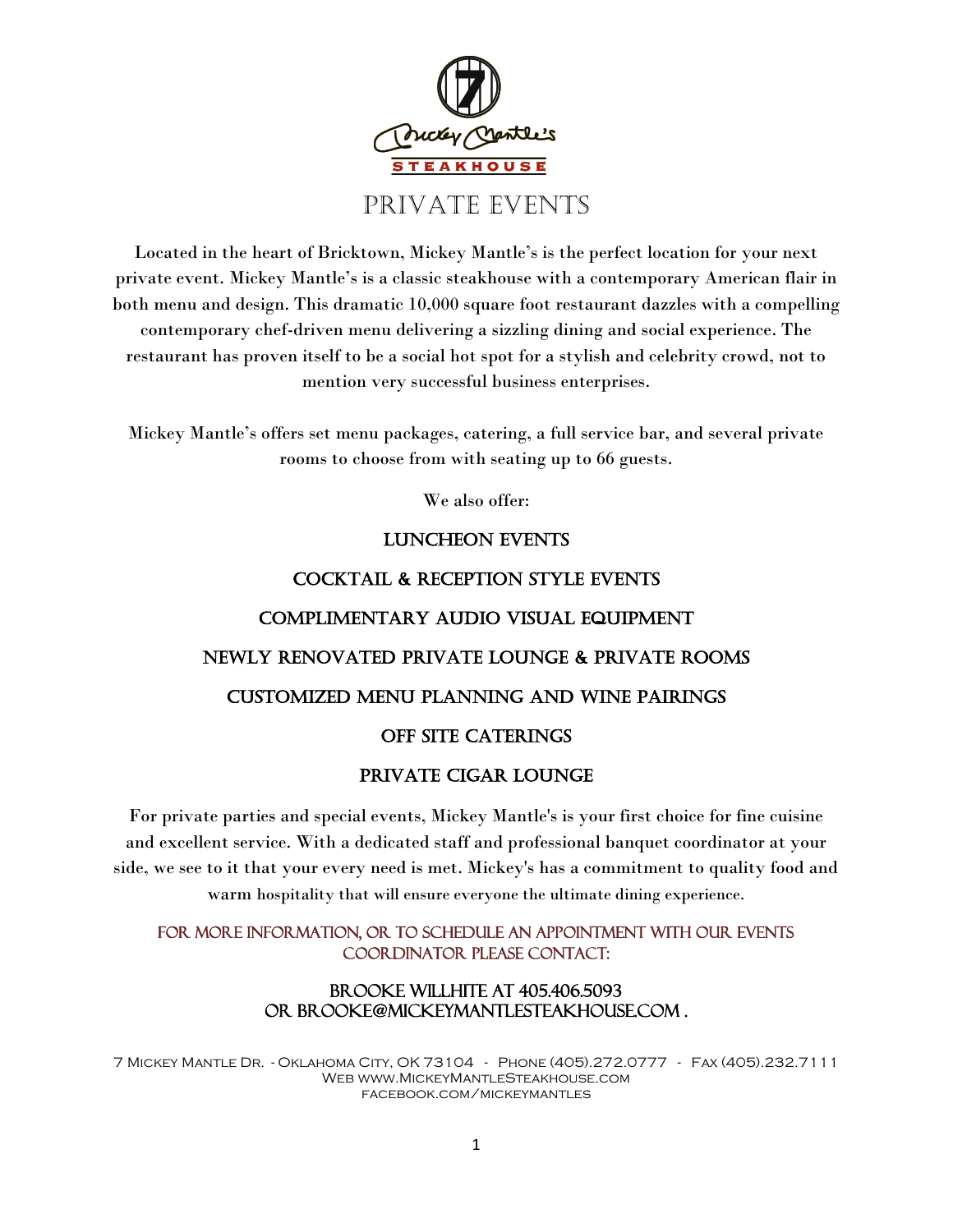

### Menu Packages

All menus can be customized.

Please see our complete list of a la carte items & appetizers for additional menu options.

| MENU<br>ONE                                                                                                                                                                                                                                                                                                 | <b>ENTREES</b><br><b>BLUE RIBBON FILET</b><br>PETITE SURF & TURF                                             |                                                                                                      | <b>DESSERT</b><br>NY CHEESECAKE<br>MICKEY'S CHOCOLATE CAKE                  |  |  |
|-------------------------------------------------------------------------------------------------------------------------------------------------------------------------------------------------------------------------------------------------------------------------------------------------------------|--------------------------------------------------------------------------------------------------------------|------------------------------------------------------------------------------------------------------|-----------------------------------------------------------------------------|--|--|
| S50                                                                                                                                                                                                                                                                                                         | <b>CHICKEN FLORENTINE</b><br><b>CEDAR PLANK SALMON</b><br>Includes House Salad, Mashed Potatoes, & Broccoli  |                                                                                                      |                                                                             |  |  |
|                                                                                                                                                                                                                                                                                                             | <b>ENTREES</b>                                                                                               |                                                                                                      | <b>DESSERT</b>                                                              |  |  |
| MENU<br>TWO                                                                                                                                                                                                                                                                                                 | <b>NY STRIP</b><br><b>BLUE RIBBON FILET</b><br>PETITE SURF & TURF<br><b>CHICKEN FLORENTINE</b>               |                                                                                                      | NY CHEESECAKE<br>MICKEY'S CHOCOLATE CAKE                                    |  |  |
| \$55                                                                                                                                                                                                                                                                                                        | <b>CEDAR PLANK SALMON</b><br><b>TOURNEDOS BÉARNAISE</b><br>Includes House Salad, Mashed Potatoes, & Broccoli |                                                                                                      |                                                                             |  |  |
| <b>ENTREES</b>                                                                                                                                                                                                                                                                                              |                                                                                                              |                                                                                                      |                                                                             |  |  |
| MENU<br>THREE                                                                                                                                                                                                                                                                                               | <b>APPETIZER</b><br><b>JUMBO SHRIMP</b><br><b>COCKTAIL</b>                                                   | NY STRIP 160z<br><b>BLUE RIBBON FILET 7/10oz</b><br>COGNAC PEPPER FILET 7/10oz<br>PETITE SURF & TURF | <b>DESSERT</b><br>NY CHEESECAKE<br><b>MICKEY'S</b><br><b>CHOCOLATE CAKE</b> |  |  |
| \$65                                                                                                                                                                                                                                                                                                        | <b>TOURNEDOS BÉARNAISE</b><br><b>CEDAR PLANK SALMON</b><br><b>CHICKEN FLORENTINE</b>                         |                                                                                                      |                                                                             |  |  |
|                                                                                                                                                                                                                                                                                                             |                                                                                                              | Includes House Salad, Mashed Potatoes & Broccoli                                                     |                                                                             |  |  |
| MENL                                                                                                                                                                                                                                                                                                        | <b>APPETIZER</b><br><b>CALAMARI</b>                                                                          | <b>ENTREES</b><br>NY STRIP 160z<br>BLUE RIBBON FILET 7/10oz<br>COGNAC PEPPER FILET 7/10oz            | <b>DESSERT</b><br>NY CHEESECAKE                                             |  |  |
| FOUR                                                                                                                                                                                                                                                                                                        | CRAB CLAW COCKTAIL<br><b>JUMBO SHRIMP COCKTAIL</b>                                                           | ROQUEFORT FILET 7/10oz<br>PETITE SURF & TURF<br><b>TOURNEDOS BÉARNAISE</b>                           | <b>MICKEY'S</b><br><b>CHOCOLATE CAKE</b>                                    |  |  |
| \$72                                                                                                                                                                                                                                                                                                        |                                                                                                              | CEDAR PLANK SALMON<br><b>GRILLED REDFISH</b><br><b>CHICKEN FLORENTINE</b>                            |                                                                             |  |  |
| Includes House Salad, Mashed Potatoes, Broccoli, & Sautéed Mushrooms<br>Each Menus Come with Sides of our Signature Sauces (Roquefort, Cognac Pepper, & Classic Béarnaise)<br>Coffee, Tea and Soda Included in menu pricing. Tax & Gratuity Not Included. All a la carte items will be served family style. |                                                                                                              |                                                                                                      |                                                                             |  |  |

*Pre ordering is not necessary, but can be done upon request. Please let us know about any special dietary needs.*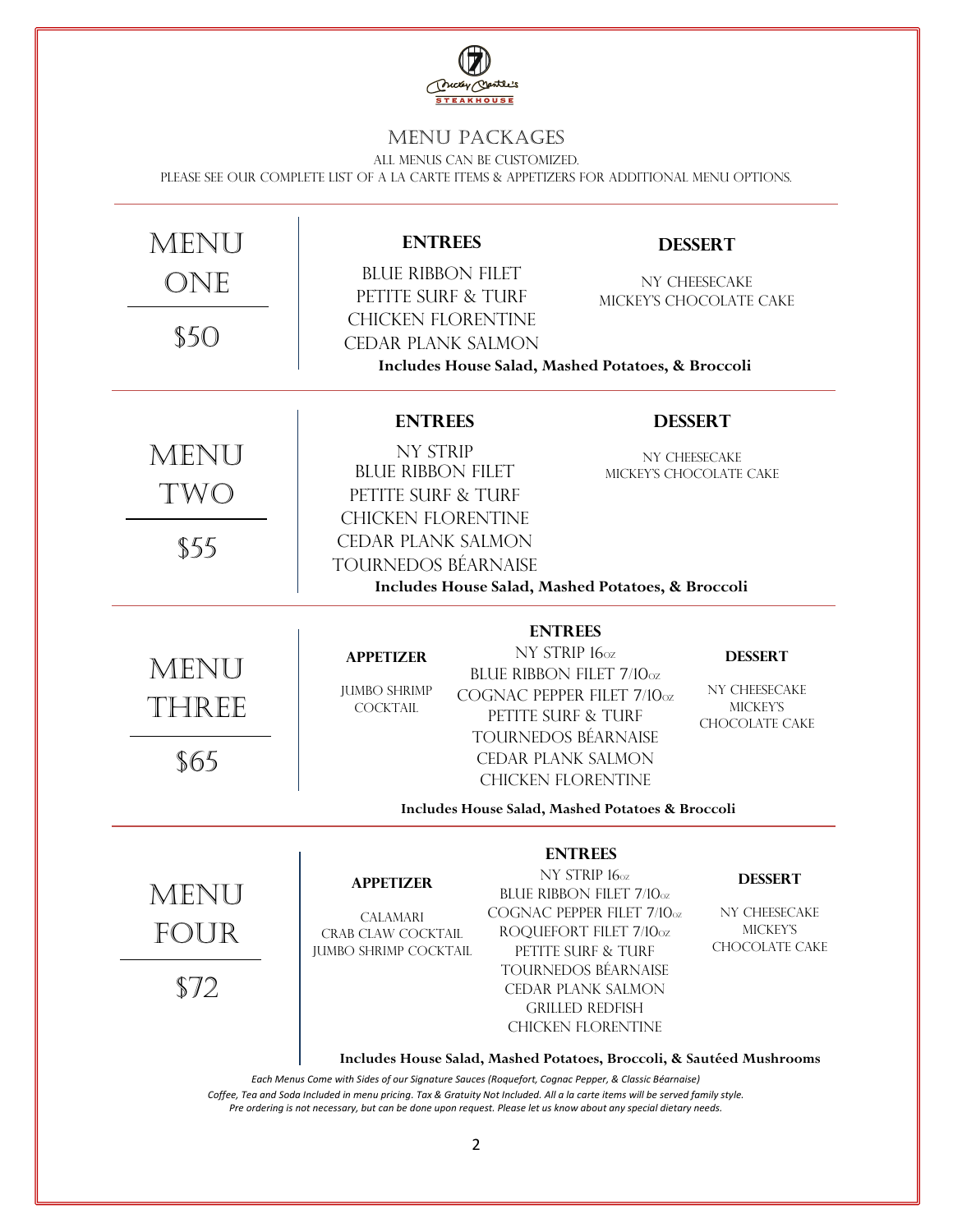

# $\sim$  APPETIZERS  $\sim$

*(Each can be plattered for the table or set buffet style)* 

| Shrimp Cocktail with Absolute Peppar Cocktail Sauce\$3.00/per piece                  |  |
|--------------------------------------------------------------------------------------|--|
| Grilled Tequila Shrimp with Lime Cilantro Sauce\$3.00/per piece                      |  |
|                                                                                      |  |
| Snow Crab Claws Served Cold with Absolute Peppar or Hot Scampi Style\$3.00/per piece |  |
| Maryland Style Crab Cake Oven Baked with Sauce Beurre Blanc\$24.00/3-4 people        |  |
| Fried Asparagus Topped with Jumbo Lump Crab and Sauce Béarnaise \$18.00/3-4 people   |  |
| Potato Crusted Calamari Absolute Peppar Marinara\$14.00/3-4 people                   |  |
|                                                                                      |  |
| Baked Boursin Cheese Baked with Roasted Garlic\$14.00/3-4 people                     |  |

# $\sim$  BUFFET STYLE APPETIZERS  $\sim$

| Fruit & Cheese Tray\$85.00 (feeds $40-50$ )<br>Fresh Seasonal Fruit with Chef's choice of cheeses                    |
|----------------------------------------------------------------------------------------------------------------------|
| Caprese Skewers\$50.00 (feeds 25-30)<br>Fresh Mozzarella, Grape Tomatoes, & Basil drizzled with a Balsamic Reduction |
| Broccoli, Carrots, Zucchini, Squash, & Grape Tomatoes                                                                |
| Squash, Zucchini, Mushrooms, Asparagus, & Onions marinated in Rosemary & Olive Oil                                   |
| Served on Toasted Crostini and topped with Parmesan, Capers, Onions, Truffle Oil, & Dijon                            |
| Seafood Tower Buffet \$30.00 per person<br>Chef's Selection accompanied with trio of sauces.                         |
|                                                                                                                      |

# $\sim$  FOR THE TABLE  $\sim$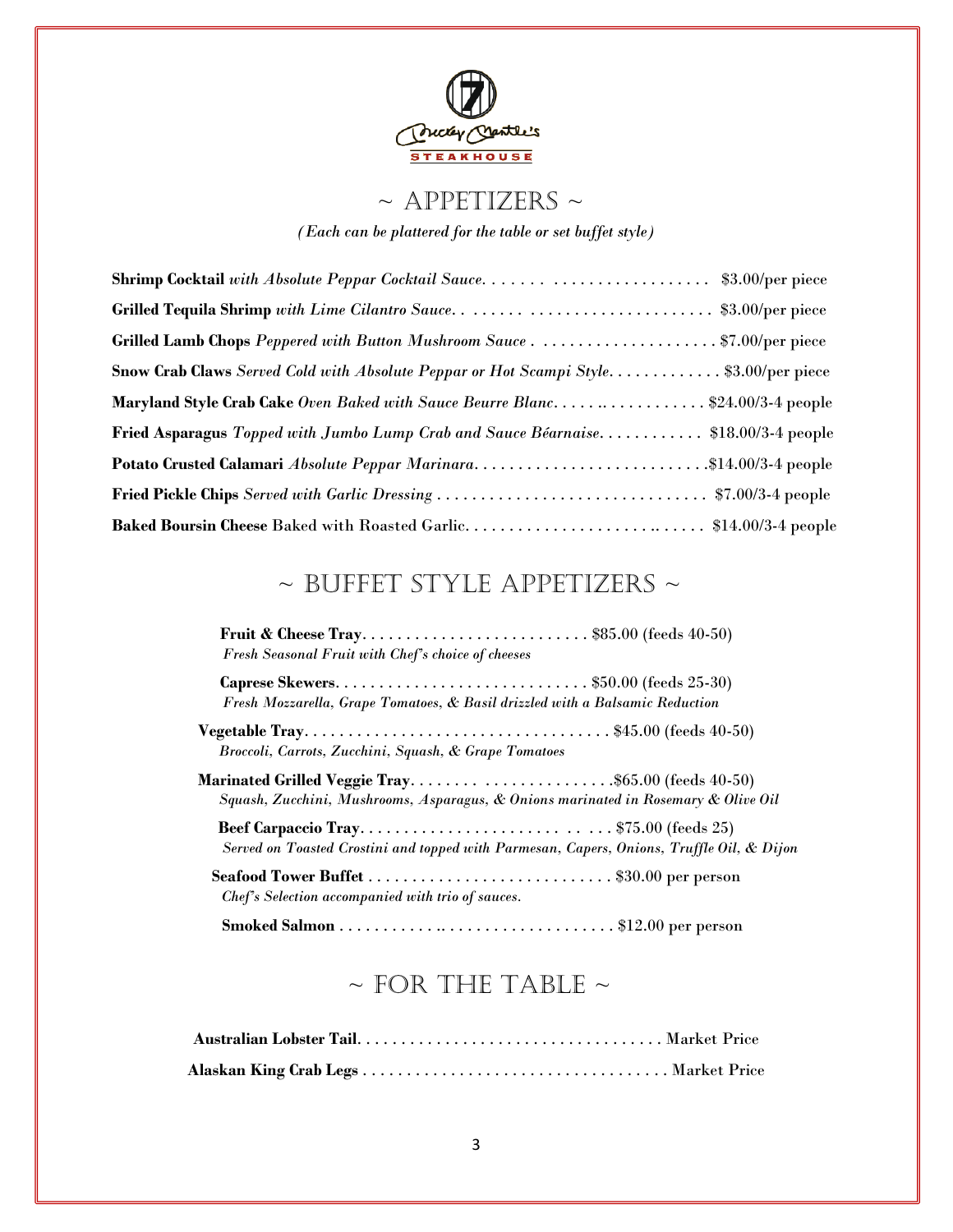

# $\sim$  SALAD  $\sim$ Caesar. . . . . . . . . . . . . . . . . . . . . . . . . . . . . . . . . . . . . .\$5.00/ per person Mini Caprese. . . . . . . . . . . . . . . . . . . . . . . . . . . . . . . . .\$7.00/ per person

# $~\sim$  A LA CARTE  $~\sim$

### *Family Style, 3-4 people*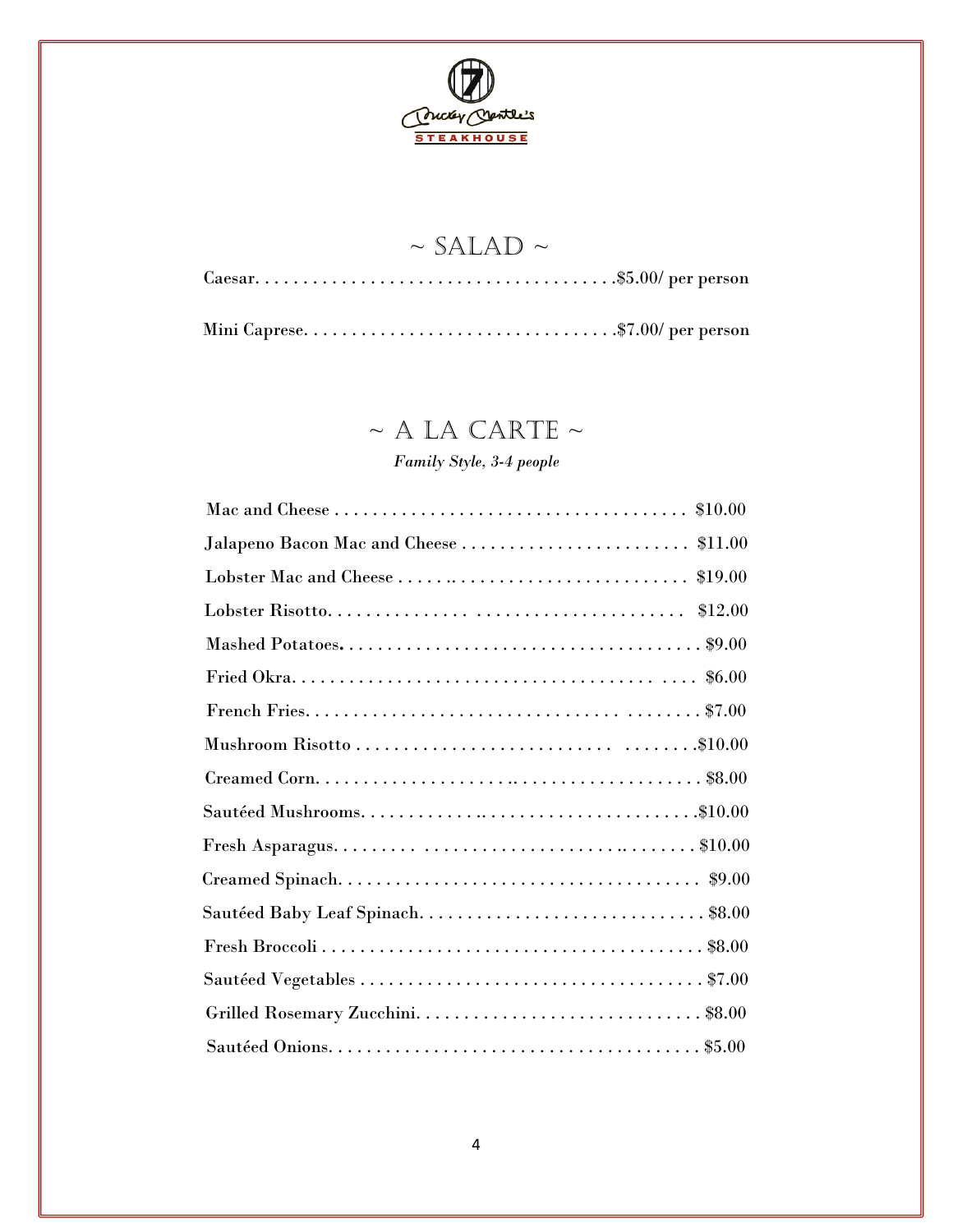

# BEER, WINE, & LIQUOR PRICING

### BEER:

### ~DOMESTICS~ **\$3.50**

*Bud, Bud Light, Bud Light Lime, Bud Select, Coors, Coors Light, Miller Lite, Michelob Ultra*

## ~Imports, Local Brews, & Drafts~ **\$3.75 -\$5.95**

*Corona, Pacifico, Blue Moon, Stella, Boulevard, New Castle, Shinerbock, Sam Adams, Mustang, Spaten, Bridgeport IPA, Sierra Nevada, Guinness, Heineken*

# ~Premium Beers~ **\$8.75 & Up**

*Chimay Blue, Estrella Damm, Trois Pistoles, La Fin Du Monde, Rochefort 10, Sam Smith Port, 3 Philosphers, Sam Smith Oat*

### $\sim$ WINE $\sim$

# House Wines by the Stem: \$9 House Wines by the Bottle: \$36

Please see our award winning wine list for complete selection.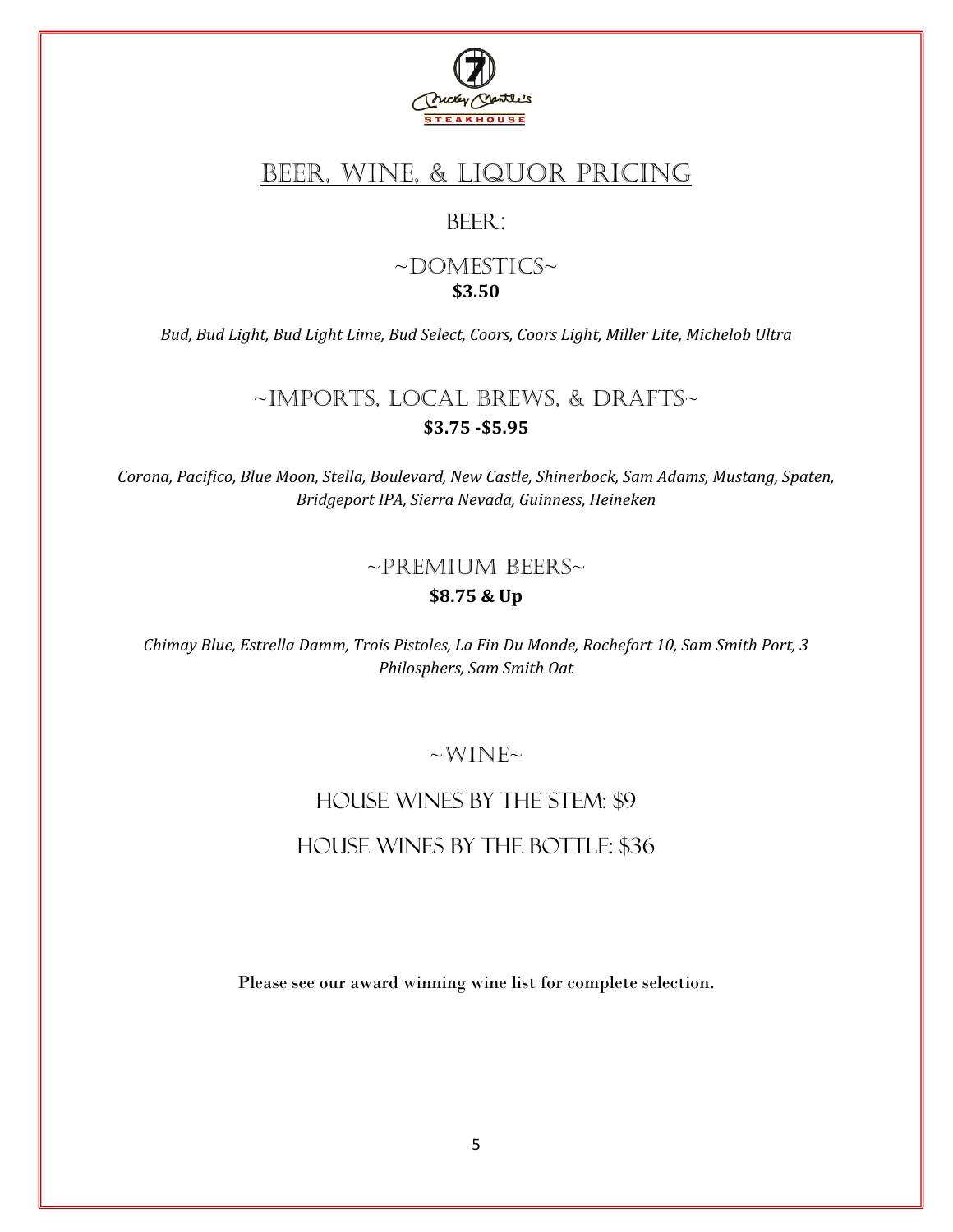### Private Dining Wine Selections

*Priced Per Bottle. Prices subject to change. Selections subject to availability.* 

Private Dining House Red and White Selections………\$36

#### WINEMAKERS FLIGHT

Franciscan Cabernet Sauvignon, Napa Valley……………\$67

Clos Pegase Chardonnay, Los Canernos, Napa…………\$65

### NAPA FLIGHT

Rombauer Cabernet Sauvignon, Napa Valley……..\$95

Chateau Montelena, Napa Valley………\$90

#### SONOMA FLIGHT

Nickel & Nickel Branding Iron Cabernet Sauvignon, Napa Valley \$170

Cakebread Chardonnay, Napa Valley ……\$100

#### EXECUTIVE FLIGHT

Silver Oak Cabernet Sauvignon, Alexander Valley……\$180

Duckhorn Goldeneye Pinot Noir, Anderson Valley………\$135

Nickel & Nickel Chardonnay, Napa Valley…….\$120

#### CHAIRMAN'S FLIGHT

Robert Mondavi Reserve, Oakville, Napa Valley……..\$250

Alpha Omega, Napa Valley…..\$140

#### CHAMPAGNE

Coppola Sofia Blanc De Blanc, Napa Valley……\$48 Moet & Chandon Imperial, Epernay…….\$100 Vueve Clicquot Ponsardin Brut, Reims…..\$99 Dom Perignon, Epernay……\$350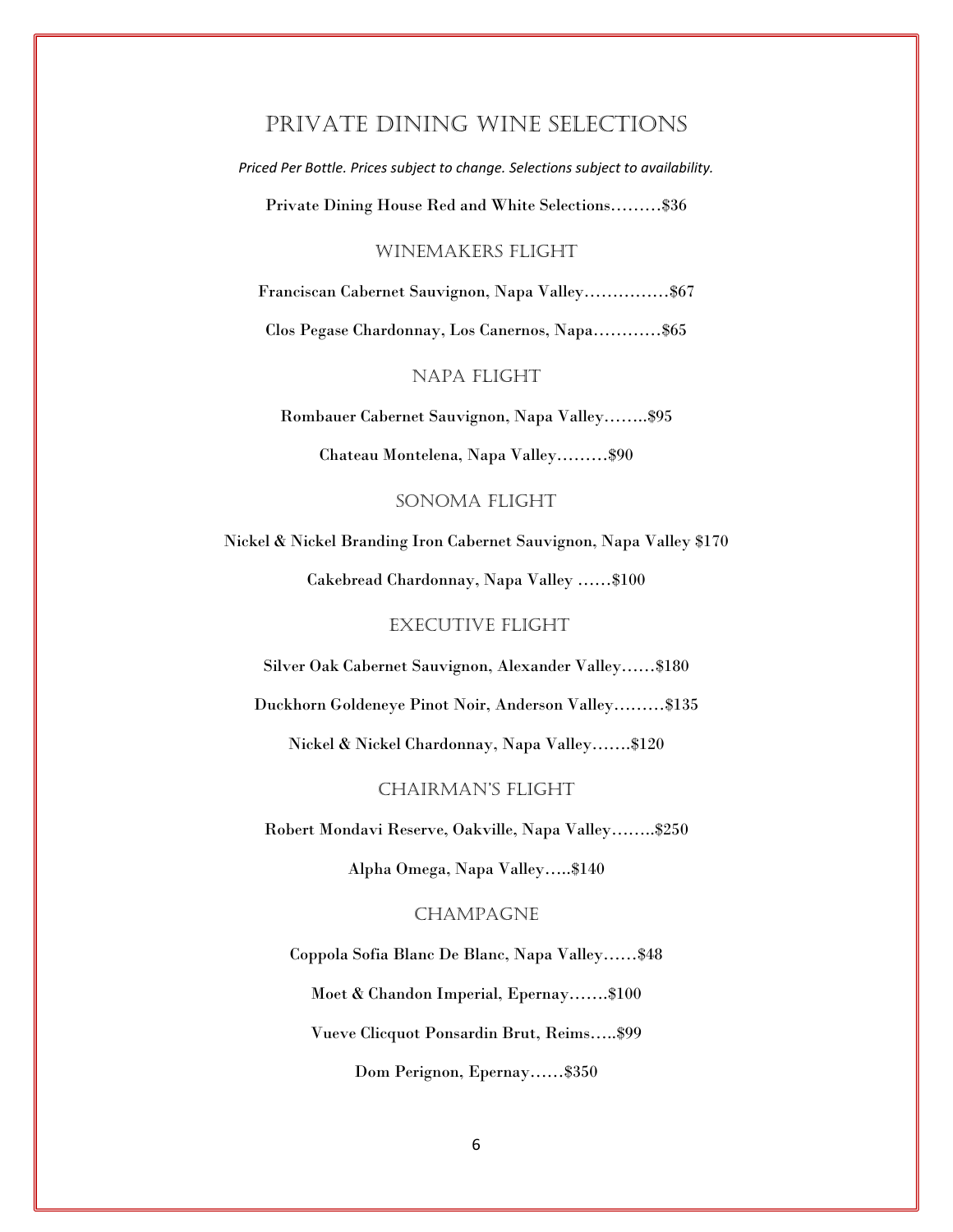

# LIQUOR

## $\sim$ WELL BRANDS $\sim$

### **\$5.75**

*Vodka, Gin, Whiskey, Tequila, Rum*

### $~\sim$ POPULAR BRANDS $\sim$

### **\$5.75 -\$9.00**

*Absolute, Amaretto Di Saronno, B&B, Baileys, Beefeater, Belvedere, Bushmills, Bombay Sapphire, Ciroc, Campari, Chivas 12yr, Chopin, Chambord, Captain Morgan, Cuervo 1800, Crown, Dewar's, Drambuie, Effen, Glenmorangie, Gran Marnier, Grey Goose, Jack Daniels, Jagermeister, Jameson, Jim Beam, Jose Silver, Kettle One, Knob Creek, Sambuca, Seagram 7, Skyy, Southern Comfort, Stoli, Three Olives, Makers, Malibu, Tanqueray, Tuaca, Woodford*

### ~Premium Brands~

### **\$10 & Up**

*Balvenie 12 yr, Blantons, Booker's, Chivas 18, Crown Cask, Crown Rsv, Cuervo Plantation, 1942, Don Julio, Glenfarcias, Glenfiddich 15yr & 18yr, Glenlevit 18yr, Highland Park 15, Jean Marc XO, Johnny Walker Blue, Louis XIII, MaCallen 12, 21 & 30 yr, Oban 14yr, Patron, Ultimat*

\*Not all brands are listed. All beer, wine, & liquor lists are subject to frequent change. Please let us know if you would like to request a certain selection for your next visit.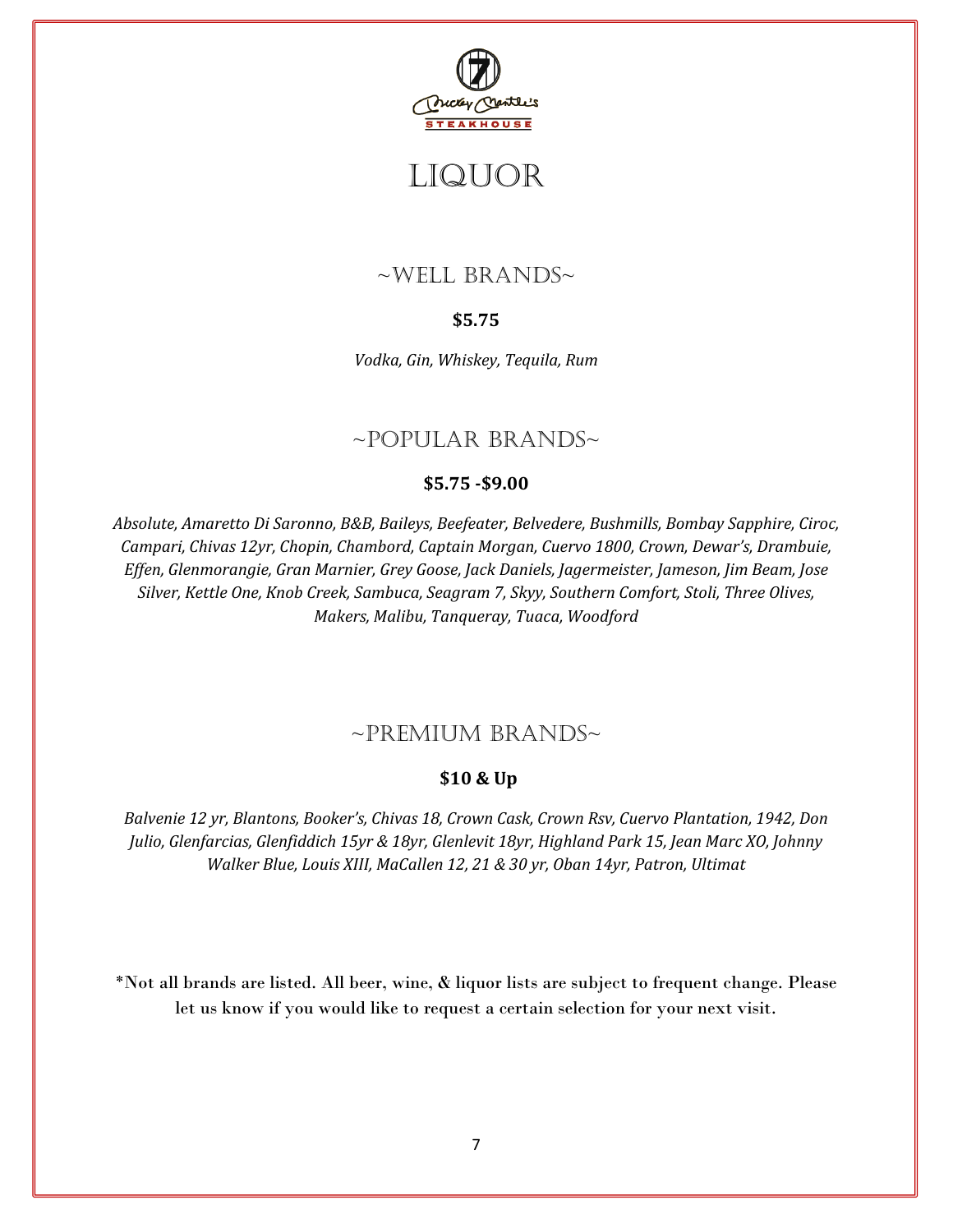

### ~ Audio Visual Equipment ~

Each of our banquet rooms is installed with a projector and screen or flat screen TV with AV presentation capabilities. All of our equipment is complimentary to use. Any additional equipment needed can be rented from Cory's Audio at 405-682-8800.

#### $~\sim$  FLORAL  $~\sim$

Floral can be arranged for your event with pricing starting at \$40 per table arrangement. If you would like to floral arrangements to your event we recommend using our preferred vendor Floral & Hardy at 405-319- 9600. We would be happy to provide you with a quote based on your selections.

#### ~ Ice Sculptures ~

We prefer you order all Ice Sculptures through our event coordinator. Placement of order is to be given at least two weeks prior to your event to ensure delivery availability. Depending on the size and detail of your sculpture prices will vary. A price quote will be given within 48 hours of your request.

#### $\sim$  ENTERTAINMENT  $\sim$

Any type of musical or theater entertainment must be approved by Mickey Mantle's Steakhouse. We prefer you use our company's entertainment director when booking any type of musical entertainment. Please contact Art Riddles at 214-546-9436 o[r artriddles@sbcglobal.net.](mailto:artriddles@sbcglobal.net) 

#### ~ Specialty Desserts ~

A request to bring in a special dessert such as a birthday cake must be approved. We do not charge a fee to bring in an outside dessert. We also offer to arrange an order & delivery of your requested dessert at no extra fee. We use a variety of bakeries and would be happy to suggest a vendor based on your preferences.

#### ~ Linens & Décor ~

Outside decorations must be approved by our events coordinator. For linens, we have an in house company we use that can provide additional colored linens for your event and can be arranged through our event coordinator. Additional charges for alternate linens may occur depending on your request. For specialty linens and décor we recommend using Marianne's Rentals at 405-751-3100.

### ~ Transportation Service ~

Mickey Mantle's uses Backstage Limo for all our transportation needs. They are the ultimate in limousine luxury. They have knowledgeable, trained chauffeurs to assist you and attend to all your special requests. Backstage Limo ensures you with a clean, safe vehicle and that all times, dates and addresses are confirmed. Please contact Steve McKinney for pricing & information at 405-590-2452.

#### $\sim$  INSPIRATION  $\sim$

Need some inspiration for your event? Check out our Pinterest Profile for ideas and services we can offer or create by visiting<http://pinterest.com/mickeymantles/boards/>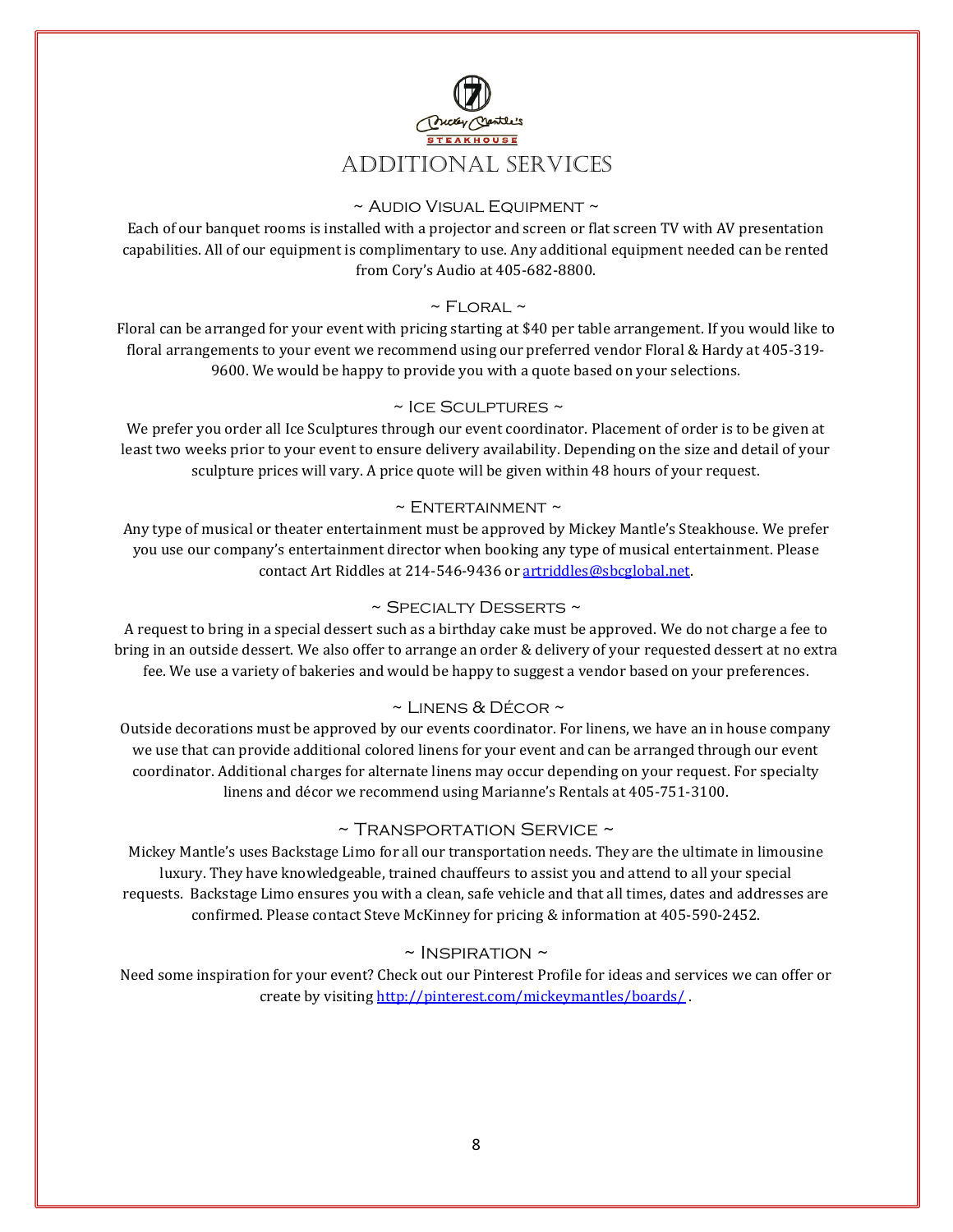

# Private Dining Policies and Procedures

### Facility Rental

All private dining rooms are subject to food & beverage minimums based on the specific space your group has requested. Minimums are not published due to specific dates, times, and space. Minimums do not include tax, gratuity, or banquet fees.

### SERVICE CHARGE & TAX

A Sales tax & liquor Tax is added to all food, beverage, and other charges where applicable. A 20% Gratuity is recommended on all parties.

### **PAYMENT**

Mickey Mantle's accepts all major credit cards, cash, or approved company check. A signed contract and credit card is required in advance to guarantee your reservation. If proper payment is not provided the night of the event a \$100 accounting fee will be added to your bill.

#### **GUEST COUNT**

A tentative guest count is due a week before your event and a final count is due by the day before your event in order for our staff to properly prepare and set up for your party.

### Cancellation Policy

Any cancellation within 48 hours of the event will result in the credit card on file being charged a \$500 fee stated in contract.

### Parking

Valet parking is offered at \$10 per car. You may host parking for your event. If you would like to ensure each guest a parking space we require a 48 hour notice of the number of spaces to be reserved. A total count of spaces reserved will be added to your final bill. Due to limited parking spaces we will not reimburse for no shows. Please note Valet Parking is not offered during luncheon events unless arranged.